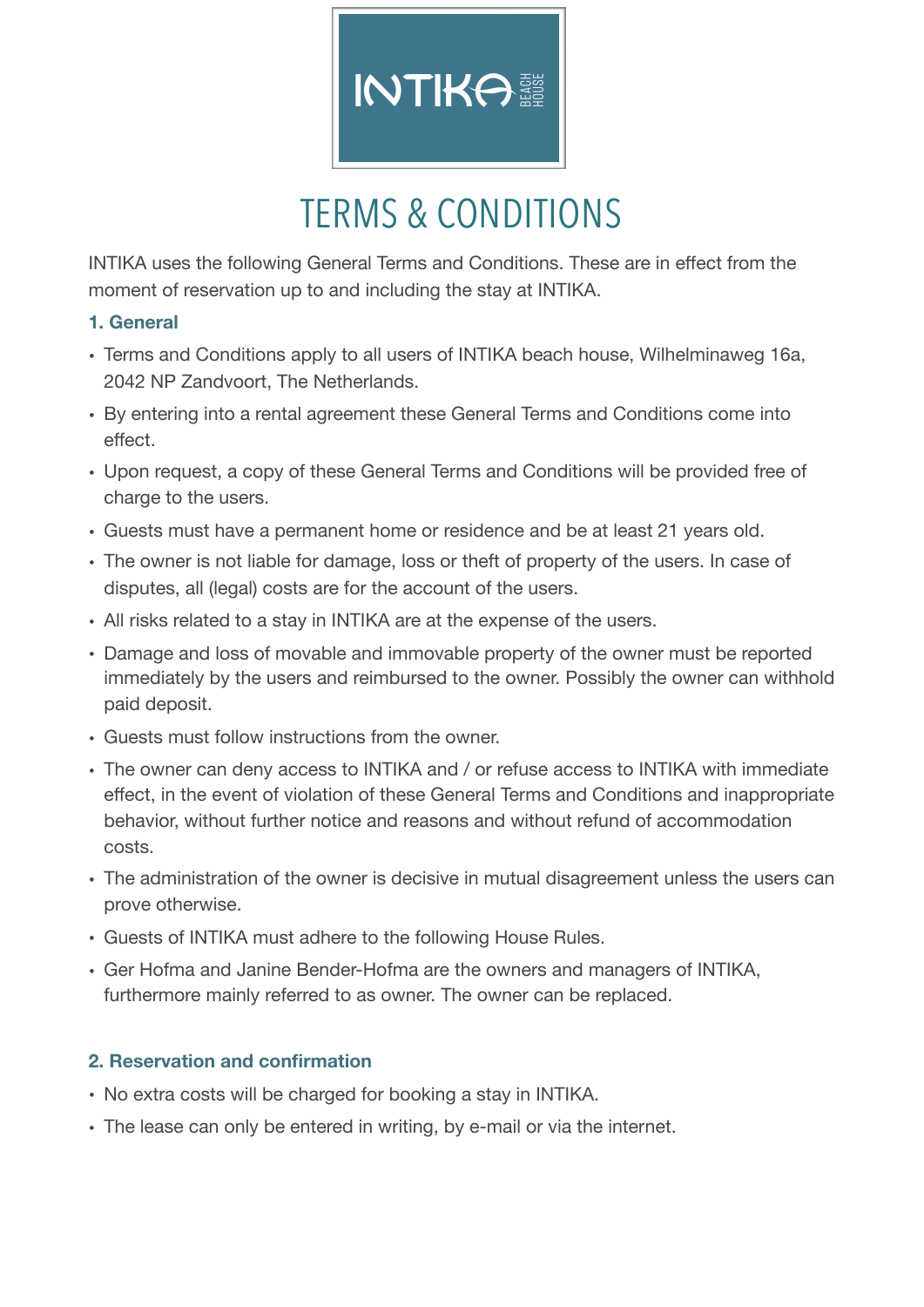- Upon receipt of your reservation request, INTIKA will send a confirmation (provided space is available) and the reservation is final. (exception to this is an online reservation, which is immediately definitive, subject to reservations via the INTIKA website).
- Please refer to these Terms and Conditions on our reservation confirmations.

#### **3. Payment of individuals**

- You must pay 100% accommodation costs immediately upon reservation. It is not possible to pay at the end of the stay.
- The owner can deviate from these conditions in consultation with the user.
- You can find the rates on our website.

### **4. Payment business**

• The accommodation costs in INTIKA must be paid in cash upon arrival. In consultation it is possible to pay per invoice. These invoices must be paid within 14 days. For business accommodation costs we are forced to charge 6% VAT. As a business guest, we always provide you with an invoice.

## **5. Cancellation and no show (do not come without cancellation)**

- In the unlikely event that you are unable to comply with the lease, you must report this to us as soon as possible so that we can still offer the released date to third parties.
- In case of cancellation and no show, the contractor pays a fee to the owner. This allowance consists of:
- 1. The cancellation is free of charge up 14 days before the check-in date.
- 2. In the event of cancellation 10 days before the check-in date, 50% of the amount will be due as compensation.
- 3. In the event of cancellation 7 days before the check-in date, 75% of the amount will be due as compensation.
- 4. In case of cancellation within 7 days before the check-in date and no show on the day itself, 100% of the amount is due.
- The amount due in point 2, 3 and 4 must be paid into the bank account number: NL34RABO0373143699 in the name of G.J. Hofma eo. You will receive an invoice for this, if necessary. This must be paid within 14 days.
- If an advance has been paid by the contractor, it will be refunded proportionately to the above by the owner.

## **6. Use loan bikes**

• INTIKA has 2 loan bikes ready for you. These bikes are in good condition and should remain that way. Use of the bicycles is at your own risk.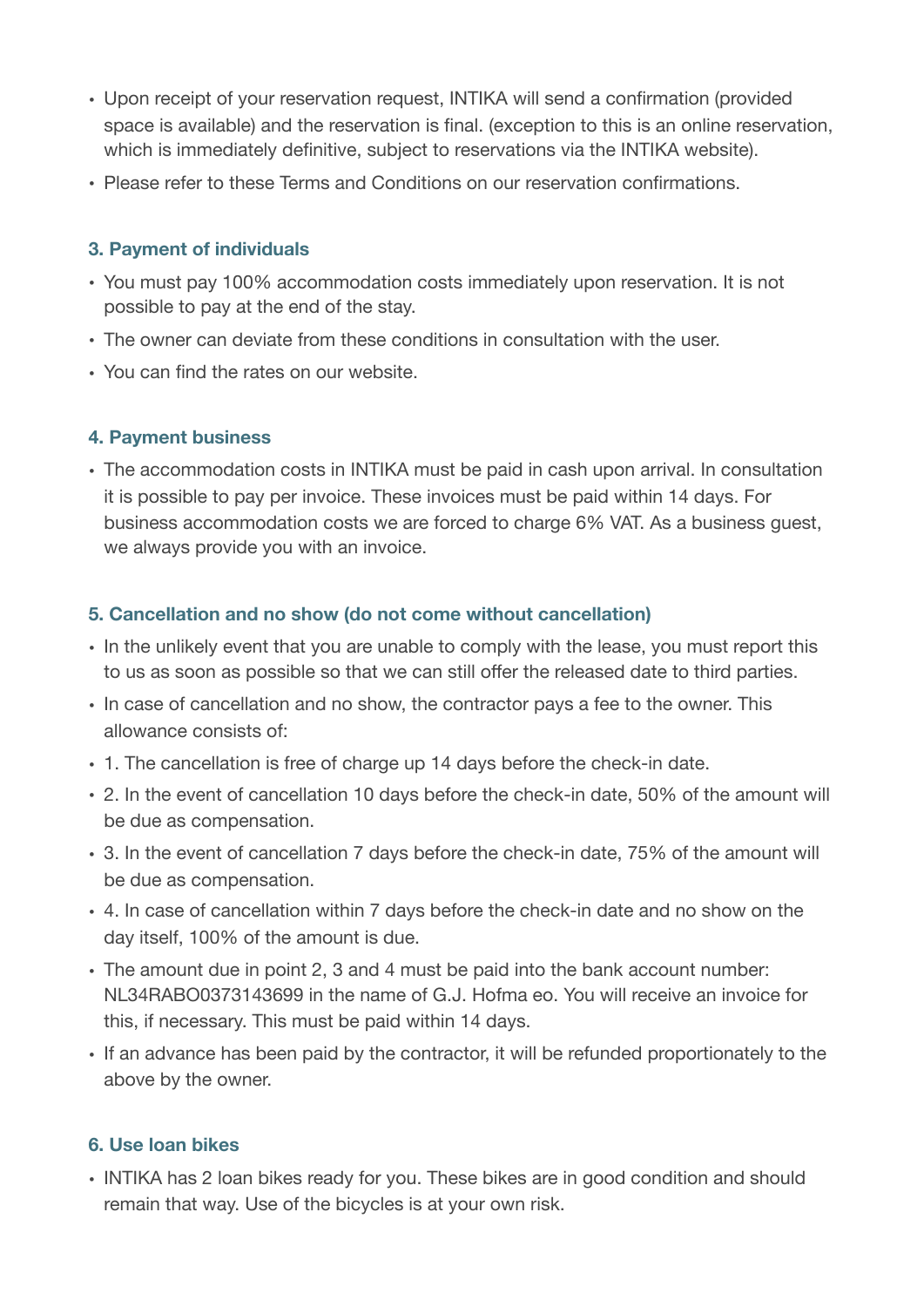- Contractor is obliged to close the bicycles with the locks provided.
- $\cdot$  Loss of keys is for the contractor's costs ( $\epsilon$  25, per key) and will be paid by the contractor upon check-out.

## **7. Key INTIKA**

- As a guest you will receive a key from INTIKA. This key will be returned by you on departure.
- As a guest you are responsible for correct closing of the entrance door of INTIKA.
- Loss of the key is for contractor's costs ( $\epsilon$  25, -) and will be paid by the contractor upon check-out.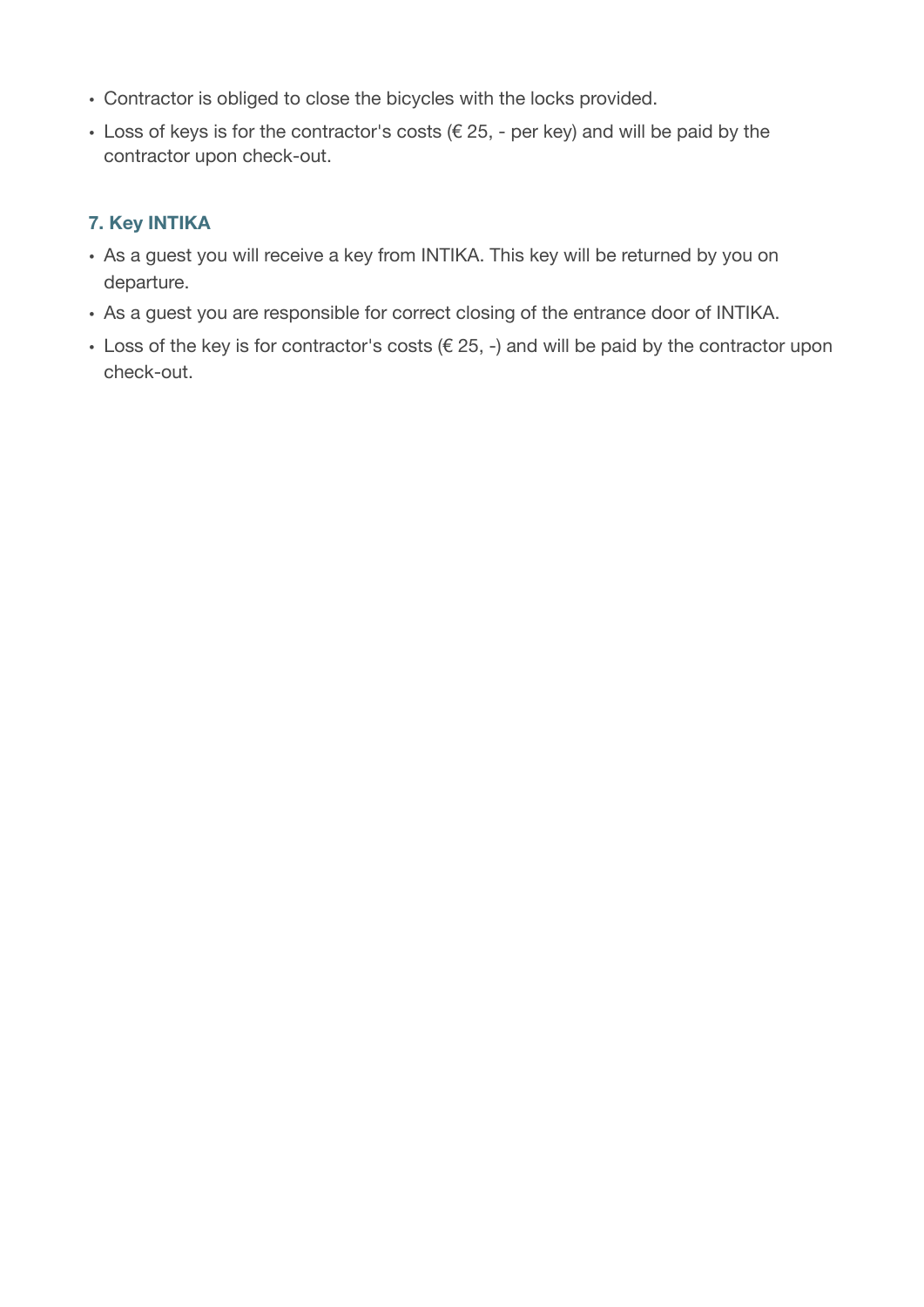# HOUSEHOLD RULES

#### **Arrival and departure**

- Upon arrival you must sign our Terms and Conditions and we will make a copy / photo of your passport and credit card.
- A deposit of € 150, must be paid in cash on arrival. You will receive your deposit back at check-out, provided no damage has been detected.
- On the day of arrival you can use your stay from 3 pm onwards. Beforehand, the owner will ask for your arrival time by text message.
- On the day of departure the stay must be free at 10.00. You check out together with the owner. If you leave without checking out, the owner is entitled to keep your deposit.
- Only in consultation can the above times be deviated from.
- No refund will be made in case of early departure.

#### **Your stay**

- Noise disturbance, especially between 22:00 and 07:00, must be prevented.
- Use by third parties of the stay is not permitted.
- Pets are not allowed.
- Smoking is not allowed inside.
- Guests must respect the property, nature and environment.

#### **Additional costs / deposit**

- Accommodation costs include bed linen, linen, use of bathrobe, washing machine and bicycles.
- Accommodation costs include gas, electricity, water and internet.
- Accommodation costs do not include a cleaning fee of  $\epsilon$  40 per stay.
- Upon arrival you have to pay cash tourist tax according to the current rate of the Municipality of Zandvoort ( $\epsilon$  3,- per person per night).
- Upon arrival you have to pay a deposit of  $\epsilon$  150, in cash.
- Use by third parties of the stay is not permitted.

#### **Deposit**

• The deposit, and if necessary more, will be used for possible damage, missing objects or in other situations where the guest has not complied with the General Conditions.